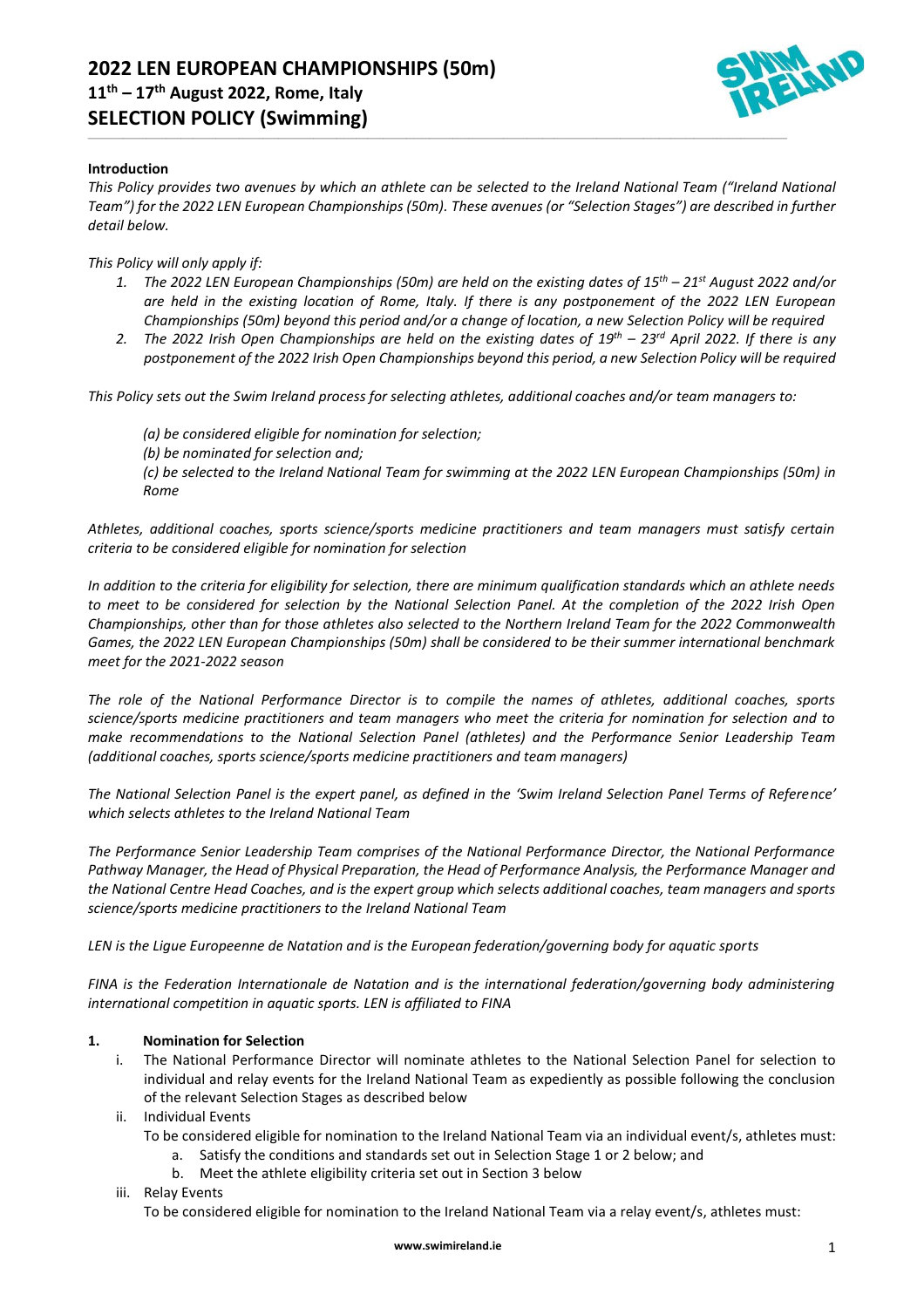

a. Satisfy the conditions and standards set out in Selection Stage 2 below; and

\_\_\_\_\_\_\_\_\_\_\_\_\_\_\_\_\_\_\_\_\_\_\_\_\_\_\_\_\_\_\_\_\_\_\_\_\_\_\_\_\_\_\_\_\_\_\_\_\_\_\_\_\_\_\_\_\_\_\_\_\_\_\_\_\_\_\_\_\_\_\_\_\_\_\_\_\_\_\_\_\_\_\_\_\_\_\_\_\_\_\_\_\_\_\_\_\_\_\_\_\_\_\_\_\_\_\_\_\_\_\_\_\_\_\_\_\_\_\_\_\_\_\_\_\_\_\_\_\_\_\_\_\_\_\_\_\_\_\_\_\_\_\_\_\_\_\_\_\_\_\_\_\_\_\_\_\_\_\_\_\_\_\_\_\_\_\_\_\_\_\_\_\_\_\_\_\_\_\_\_

b. Meet the athlete eligibility criteria set out in Section 3 below

#### **2. Ireland National Team**

- i. The National Selection Panel is the body which has the power to select an athlete to the Ireland National Team for the 2022 LEN European Championships (50m) in Rome, Italy
- ii. The Performance Senior Leadership Team is the body which has the power to select a member of staff to the Ireland National Team for the 2022 LEN European Championships (50m) in Rome, Italy
- iii. At the recommendation of the National Performance Director, the National Selection Panel will determine the athlete team size and athlete personnel
- iv. The National Selection Panel agrees to notify Swim Ireland of its selection or its refusal to select any nominated athlete as soon as reasonably practicable after the National Selection Panel receives the National Performance Director's nominations after Selection Stage 2
- v. There are seventeen individual events per gender in the LEN European Championships (50m) programme for swimming. Athletes may be selected to the Ireland National Team via the fourteen Olympic individual events per gender only. Up to a maximum of four athletes can be nominated for selection by the National Selection Panel via each individual event
- vi. There are three relay events per gender and three mixed gender relay events in the LEN European Championships programme for swimming. Athletes may be selected to the Ireland National Team via the Olympic relay events only. Up to a maximum of one relay team can be nominated for selection by the National Selection Panel per relay event

#### **3. Athlete Eligibility**

At the time that the National Performance Director is nominating athletes for selection to the National Selection Panel, athletes must meet the following criteria to be considered to be eligible for nomination:

- i. Be an Irish citizen at the time of entries being submitted to LEN;
- ii. Be eligible to represent Ireland as per FINA General Rules 1 & 2 (GR 1 & 2) at the time of entries being submitted to LEN;
- iii. Hold an Irish passport at the time of entries being submitted to LEN;
- iv. Be a registered Swim Ireland member for the 2020-2021 and the 2021-2022 season;
- v. Be in good standing with Swim Ireland;
- vi. Be available to fulfil all of the Ireland National Team obligations;
- vii. Other than in exceptional circumstances, have accepted their place on the National Programme in September 2020 and/or September 2021;
- viii. Comply with the statements and expectations of the Swim Ireland 'On This Performance Team' booklet;
- ix. Not be the subject of an anti-doping ban, a doping violation and/or a pending doping violation;
- x. Comply with any LEN eligibility criteria and/or requirements. Swim Ireland, in consultation with LEN and FINA, will decide on any question of eligibility (having regard to all eligibility criteria set by Swim Ireland, LEN and FINA) with the Swim Ireland decision being final

# **4. Selection Stage 1**

i. To be considered for nomination for selection to the Ireland National Team in Selection Stage 1, athletes must have been selected for and competed for the Ireland National Team at the 2021 Olympic Games in Tokyo, Japan. Event allocation to such athletes will be at the National Performance Director's discretion and will be specifically subject to Section 18

#### **5. Selection Stage 2 (Athlete Individual Events Only)**

- i. To be considered for nomination for selection to the Ireland National Team via an Olympic individual event(s) in Selection Stage 2, athletes must record a time at the 2022 Irish Open Championships via one of the following routes:
	- In the heats, equal to or better than the individual event Consideration Standards detailed in Table 1
	- In the final, equal to or better than the individual event Consideration Standards detailed in Table 1 having already recorded a time in the heats equal to or better than the same individual event Consideration Standards detailed in Table 2
- ii. Times in Table 1 and Table 2 can be achieved from individual events only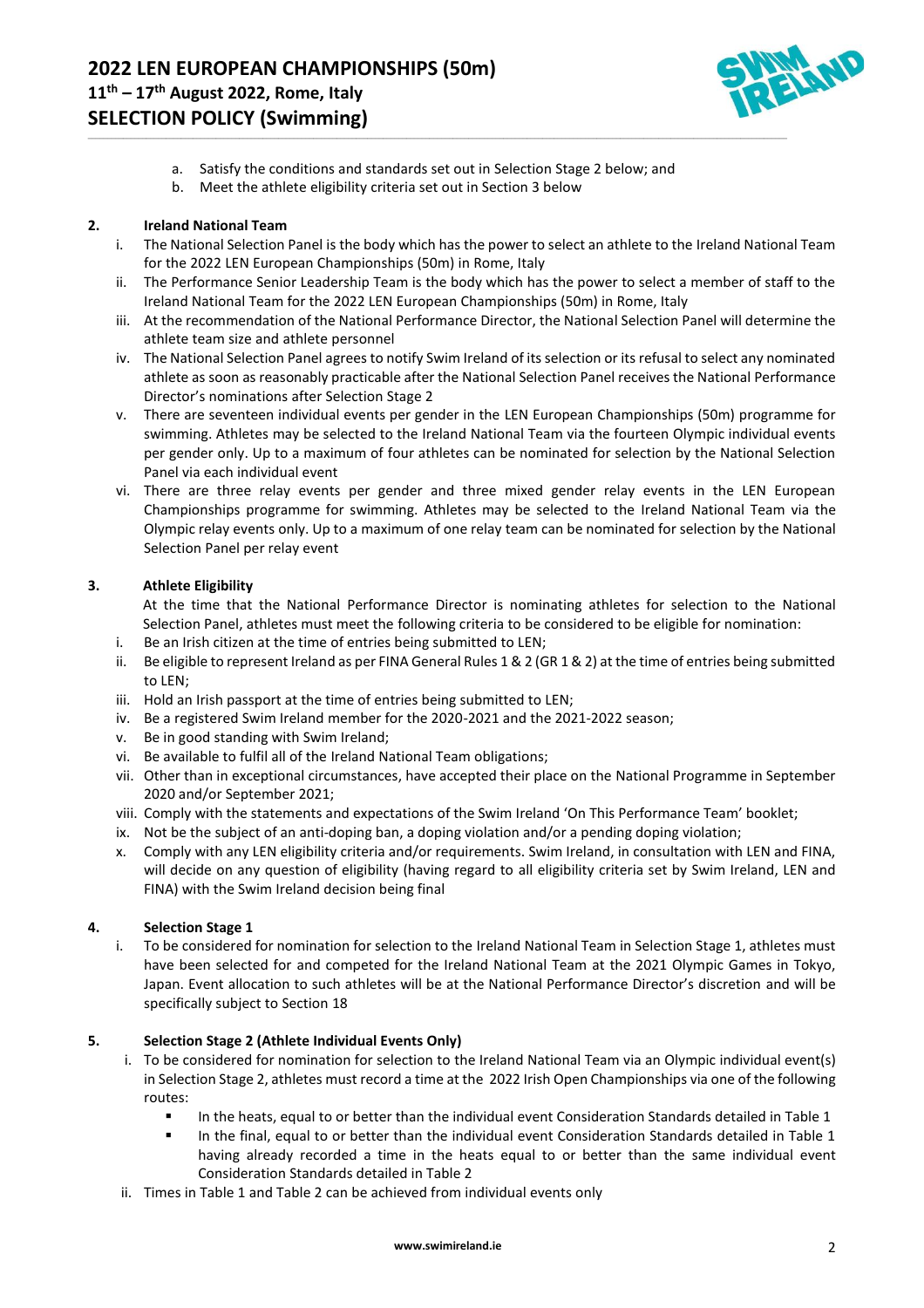

# **6. Selection Stage 2 (Athlete Relay Events Only)**

i. To be considered for nomination for selection to the Ireland National Team via a relay event(s) in Selection Stage 2, the athletes with the fastest four aggregated times recorded in the respective and associated composite individual events and/or relay legs at the:

\_\_\_\_\_\_\_\_\_\_\_\_\_\_\_\_\_\_\_\_\_\_\_\_\_\_\_\_\_\_\_\_\_\_\_\_\_\_\_\_\_\_\_\_\_\_\_\_\_\_\_\_\_\_\_\_\_\_\_\_\_\_\_\_\_\_\_\_\_\_\_\_\_\_\_\_\_\_\_\_\_\_\_\_\_\_\_\_\_\_\_\_\_\_\_\_\_\_\_\_\_\_\_\_\_\_\_\_\_\_\_\_\_\_\_\_\_\_\_\_\_\_\_\_\_\_\_\_\_\_\_\_\_\_\_\_\_\_\_\_\_\_\_\_\_\_\_\_\_\_\_\_\_\_\_\_\_\_\_\_\_\_\_\_\_\_\_\_\_\_\_\_\_\_\_\_\_\_\_\_

- a. 2021 Olympic Games, Tokyo, Japan
- b. 2022 Irish Open Championships, Dublin, Ireland

when combined, will be equal to or better than the Relay Consideration Standards detailed in Table 3. Relay Consideration Standards take a 1.5 second combined takeover differential into consideration and all rounds of competition (heat, semi-final and/or final) at the 2021 Olympic Games and the 2022 Irish Open Championships are seen as having equal consideration status. In the case of qualifying relays, the National Selection Panel may also select to the Ireland National Team additional athletes as relay alternates/back up options for such relay teams at their discretion

- ii. In the event that Swim Ireland select a relay(s) to the 2022 LEN European Championships (50m), the National Performance Director will have regard to the composition of that relay team for recommendation to the National Selection Panel (subject to such athletes meeting all FINA relay requirements) in the following manner:
	- a. To be considered for selection to the Ireland National Team for a Male and or Female 800m Freestyle relay, the fastest four times (in the relevant gender/s) in the 200m Freestyle will be considered from:
	- Individual event times achieved at the 2021 Olympic Games, where all rounds of competition (heat, semifinal and/or final) are seen as having equal consideration status;
	- Individual event times achieved at the 2022 Irish Open Championships, where all rounds of competition (heat and/or final) are seen as having equal consideration status;
	- Times achieved in lead-off legs of single gender 800m Freestyle National Team relays at the 2021 Olympic Games;
	- $\blacksquare$  Times achieved in 2<sup>nd</sup>, 3<sup>rd</sup> and 4<sup>th</sup> legs of single gender 800m Freestyle National Team relays at the 2021 Olympic Games, with 0.5 seconds being added to each of these relay legs prior to consideration;
	- b. To be considered for selection to the Ireland National Team for a Male or Female 400m Freestyle relay, the fastest four times (in the relevant gender/s) in the 100m Freestyle will be considered from:
	- Individual event times achieved at the 2021 Olympic Games, where all rounds of competition (heat, semifinal and/or final) are seen as having equal consideration status;
	- Individual event times achieved at the 2022 Irish Open Championships, where all rounds of competition (heat and/or final) are seen as having equal consideration status;
	- c. To be considered for selection to the Ireland National Team for a Male or Female 400m Medley relay, the fastest combination (in the relevant gender/s) in the 100m Backstroke, 100m Breaststroke, 100m Butterfly and 100m Freestyle will be considered from:
	- Individual event times achieved at the 2021 Olympic Games, where all rounds of competition (heat, semifinal and/or final) are seen as having equal consideration status;
	- Individual event times achieved at the 2022 Irish Open Championships, where all rounds of competition (heat and/or final) are seen as having equal consideration status;
	- d. To be considered for selection to the Ireland National Team for a Mixed 400m Medley relay, the fastest combination across the two genders in the 100m Backstroke, 100m Breaststroke, 100m Butterfly and 100m Freestyle will be considered from:
	- Individual event times achieved at the 2021 Olympic Games, where all rounds of competition (heat, semifinal and/or final) are seen as having equal consideration status;
	- Individual event times achieved at the 2022 Irish Open Championships, where all rounds of competition (heat and/or final) are seen as having equal consideration status;

#### **7. Athlete Nomination Procedure**

- i. At the conclusion of Selection Stages 1 and 2, those athletes who have achieved the criteria requirements within each stage (including the athlete eligibility requirements outlined in Section 3) will be considered eligible for nomination to the National Selection Panel;
- ii. The National Selection Panel shall select athletes to the Ireland National Team on the basis of Selection Stage 1 taking priority over Selection Stage 2
- iii. In the event of a tie (equal times achieved by two or more athletes) between any number of athletes within a Stage, the athlete with the next fastest time achieved once (from all rounds of competition) in that event in the following competitions will be considered for nomination by the National Selection Panel: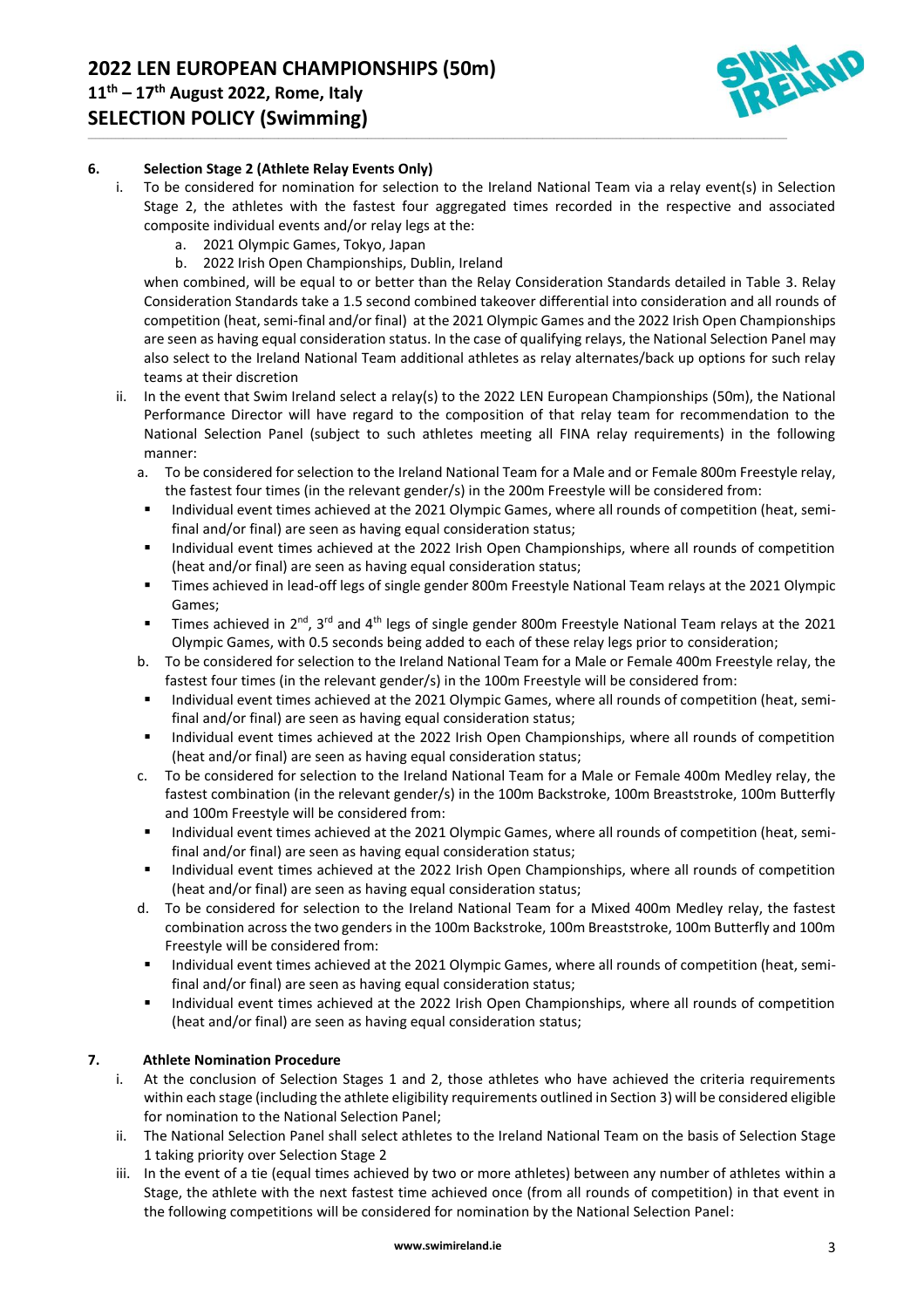# **11 th – 17th August 2022, Rome, Italy SELECTION POLICY (Swimming)**



- Individual event times achieved at the 2021 Olympic Games
- **•** Times achieved in lead-off legs in single gender National Team relays at the 2021 Olympic Games

\_\_\_\_\_\_\_\_\_\_\_\_\_\_\_\_\_\_\_\_\_\_\_\_\_\_\_\_\_\_\_\_\_\_\_\_\_\_\_\_\_\_\_\_\_\_\_\_\_\_\_\_\_\_\_\_\_\_\_\_\_\_\_\_\_\_\_\_\_\_\_\_\_\_\_\_\_\_\_\_\_\_\_\_\_\_\_\_\_\_\_\_\_\_\_\_\_\_\_\_\_\_\_\_\_\_\_\_\_\_\_\_\_\_\_\_\_\_\_\_\_\_\_\_\_\_\_\_\_\_\_\_\_\_\_\_\_\_\_\_\_\_\_\_\_\_\_\_\_\_\_\_\_\_\_\_\_\_\_\_\_\_\_\_\_\_\_\_\_\_\_\_\_\_\_\_\_\_\_\_

- Times achieved in 2<sup>nd</sup>, 3<sup>rd</sup> and 4<sup>th</sup> legs of single gender National Team relays at the 2021 Olympic Games, with 0.5 seconds being added to each of these relay legs prior to consideration;
- Individual event times achieved at the 2022 Irish Open Championships
- iv. Subject to National Performance Director discretion, any athlete selected via an individual event may also be considered for additional individual event selections
- iv. Subject to National Performance Director discretion, athletes selected via an individual event may also be selected to relay events
- v. Subject to National Performance Director discretion, athletes selected via relay events only may also be selected for individual events if the Ireland National Team do not already have four athletes qualified for the individual event in question via Selection Stages 1 and 2
- v. The decision of the National Selection Panel shall be subject to an Appeals Process (Section 23)

# **8. Team Leader**

i. The Team Leader for the Ireland National Team at the LEN European Championships (50m) will be the National Performance Director

# **9. Head Coach/s**

i. The Head Coach/s for the Ireland National Team at the 2022 LEN European Championships (50m) will be nominated for selection by the National Performance Director to the Performance Senior Leadership Team following Selection Stage 2

# **10. Team Coach Eligibility**

Depending on the size of the Ireland National Team, any additional coach to be considered eligible for nomination for selection by the Performance Senior Leadership Team must meet the following criteria:

- i. Be a registered Swim Ireland member for the 2020-2021 and 2021-2022 season;
- ii. Be in good standing with Swim Ireland;
- iii. Be a full-time resident within Ireland;
- iv. Be a practising coach within an Irish swimming programme;
- v. Be holders of the Swim Ireland Level 3 Coaching Certificate or international equivalent or be enrolled on a Level 3 Coaches Course at the time of nomination;
- vi. Hold a Swim Ireland Coaching Licence;
- vii. Be available to fulfil the obligations of the Ireland National Team;
- viii. Other than in exceptional circumstances, have provided first hand service or support as a coach as part of the National Programme or Regional Programme in the period  $1^{st}$  September 2019 – 30<sup>th</sup> December 2021 (where offered/requested);
- ix. Have engaged as part of the Home Programme Coach Policy in the 2020-2021 and the 2021-2022 season (where offered/requested);
- x. Comply with the statements and expectations of the Swim Ireland 'On This Performance Team' booklet

# **11. Team Coach Nomination Procedure**

- Subject to coaches meeting the criteria as set out in Section 10, one or more additional coaches may be recommended by the National Performance Director and where so recommended, may be selected by the Performance Senior Leadership Team
- ii. National Team Coaches may be selected in an offsite (LEN European Championships Holding Camp only), onsite (LEN European Championships) and/or combined (LEN European Championships Holding Camp and LEN European Championships) role and such selections will be reflective of the Team size, the number of accreditations available, the needs of the individual athletes and/or relays selected, as well as considering the optimum balance of the Team as a whole. As such, a Team Coach may not be required/selected

#### **12. Team Manager Eligibility**

Depending on the size of the Ireland National Team, any team manager to be considered eligible for nomination for selection by the Performance Senior Leadership Team must meet the following criteria:

- i. Be a registered Swim Ireland member for the 2020-2021 and 2021-2022 season;
- ii. Be in good standing with Swim Ireland;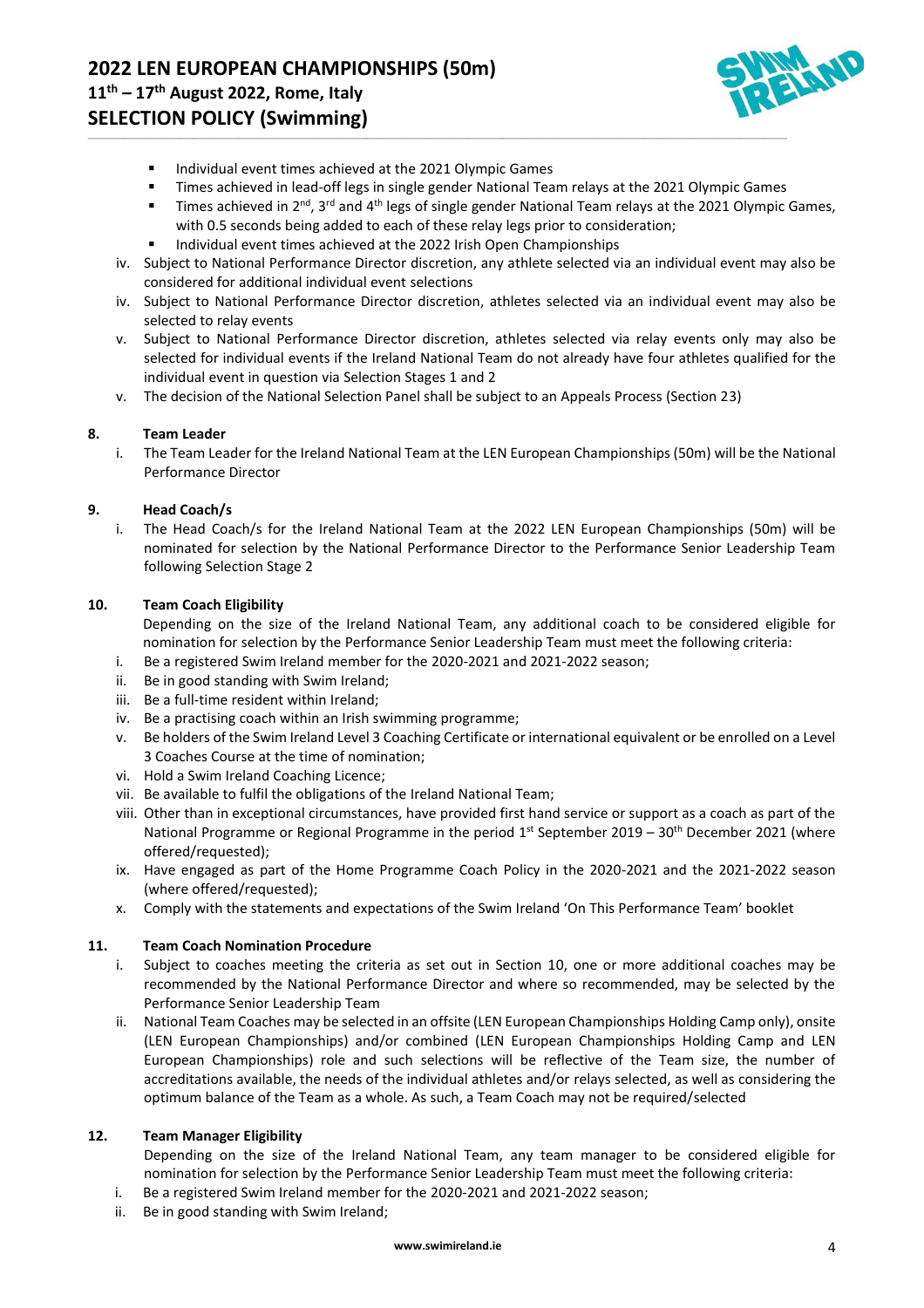

- iii. Be a full-time resident within Ireland;
- iv. Be holders of the Swim Ireland Level 2 Team Management Certificate or international equivalent;

\_\_\_\_\_\_\_\_\_\_\_\_\_\_\_\_\_\_\_\_\_\_\_\_\_\_\_\_\_\_\_\_\_\_\_\_\_\_\_\_\_\_\_\_\_\_\_\_\_\_\_\_\_\_\_\_\_\_\_\_\_\_\_\_\_\_\_\_\_\_\_\_\_\_\_\_\_\_\_\_\_\_\_\_\_\_\_\_\_\_\_\_\_\_\_\_\_\_\_\_\_\_\_\_\_\_\_\_\_\_\_\_\_\_\_\_\_\_\_\_\_\_\_\_\_\_\_\_\_\_\_\_\_\_\_\_\_\_\_\_\_\_\_\_\_\_\_\_\_\_\_\_\_\_\_\_\_\_\_\_\_\_\_\_\_\_\_\_\_\_\_\_\_\_\_\_\_\_\_\_

- v. Be available to fulfil the obligations of the Ireland National Team;
- vi. Other than in exceptional circumstances, team managers will not be the parent or guardian of an athlete member of the Team;
- vii. Other than in exceptional circumstances, have provided direct service or support as a team manager as part of the National Programme or Regional Programme in the period 1st September 2019 –  $30<sup>th</sup>$  December 2021 (where offered/requested);
- viii. Comply with the statements and expectations of the Swim Ireland 'On This Performance Team' booklet

#### **13. Team Manager Nomination Procedure**

- i. Subject to the team manager meeting the criteria as set out in Section 12, the team manager may be recommended by the National Performance Director and where so recommended, may be selected by the Performance Senior Leadership Team
- ii. Team managers may be nominated in an offsite (LEN European Championships Holding Camp only), onsite (LEN European Championships) and/or combined (LEN European Championships Holding Camp and LEN European Championships role and such selections will be reflective of the Team size, the number of accreditations available, the needs of the individual athletes and/or relays selected, as well as considering the optimum balance of the Team as a whole. As such, a team manager may not be required/selected

#### **14. Sports Science/Sports Medicine Practitioner Eligibility**

- Depending on the size of the Ireland National Team, any sports science/sports medicine practitioner to be considered eligible for selection by the Performance Senior Leadership Team must meet the following criteria:
- i. Be in good standing with Swim Ireland;
- ii. Be holders of an appropriate and recognised qualification for the position of appointment;
- iii. Be available to fulfil the obligations of the Ireland National Team;
- iv. Comply with the statements and expectations of the Swim Ireland 'On This Performance Team' booklet

#### **15. Sports Science/Sports Medicine Practitioner Selection Procedure**

- i. Subject to a sports science/sports medicine practitioner meeting the criteria as set out in Section 14, a sports science/sports medicine practitioner may be recommended by the National Performance Director and where so recommended, may be selected by the Performance Senior Leadership Team
- ii. Sports science/sports medicine practitioners may be selected in an offsite (Holding Camp only), onsite (LEN European Championships only) and/or combined (Holding Camp and LEN European Championships) role and such selections will be reflective of the Team size and the needs of the individual athletes and/or relays selected. As such, sports science/sports medicine practitioners may not be required/selected

#### **16. Ireland National Team Obligations (General)**

In accepting a selection to the Ireland National Team for the 2022 LEN European Championships (50m), athletes accept and agree that training with/competing for the Ireland National Team takes precedence over training for/competing in any other competition, including that for another Team/Club or University programme in Ireland or anywhere in the world. Swim Ireland require any athlete, coach, sports science/sports medicine practitioner or team manager who has been selected to represent the Ireland National Team at the LEN European Championships (50m) to meet and fulfil a suite of obligations, where non-adherence is subject to Section 19. Swim Ireland oblige all selected athletes and, where relevant, all Ireland National Team staff to:

- i. Agree not to disclose any selected Ireland National Team member name to the press or any other media (including their own social media) until Swim Ireland have themselves announced this to the press and other media
- ii. Compete in the 2022 Commonwealth Games (if selected)
- iii. Complete, sign and comply with the Swim Ireland National Team Code of Conduct
- iv. Complete a Swim Ireland Medical Form prior to competing at the 2022 LEN European Championships (50m)
- v. Commit to the values of the Swim Ireland National Programme Athlete Charter
- vi. Abide by the Uniform Policy, the Media Policy, the Appearances Policy, the Betting, Gambling & Integrity Policy and the Sports Supplements Policy of the Swim Ireland National Team
- vii. At the date of the decision of the National Selection Panel of selections, all Ireland National Team athletes must ensure that they are making the required Kitman submission each training/competition day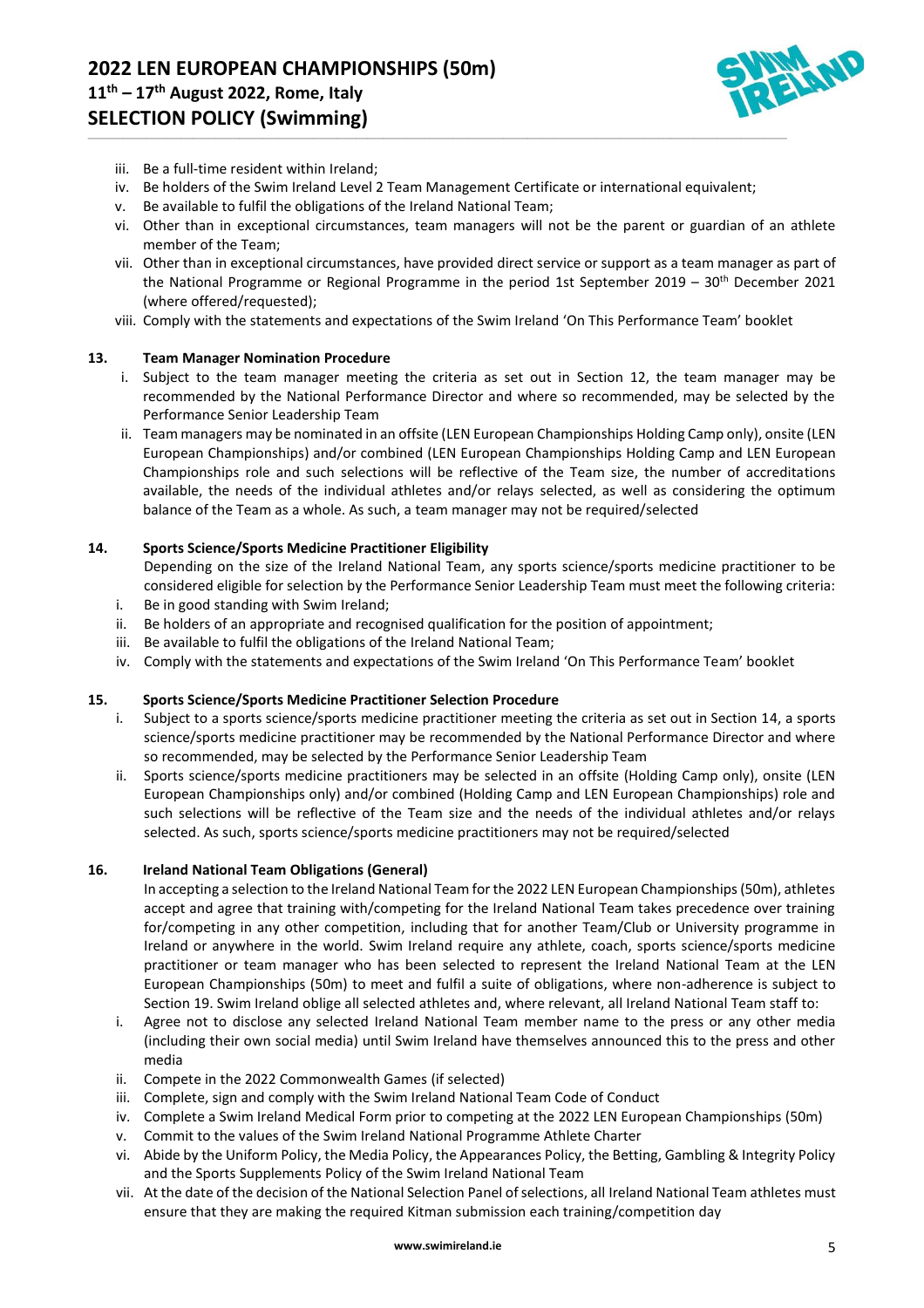

- viii. Comply with Swim Ireland and FINA swimwear regulations
- ix. Adhere to all prescribed travel arrangements which might involve different travel dates to other members of the Ireland National Team
- x. Not take holidays between the Selection Trials and the 2022 LEN European Championships (50m)

\_\_\_\_\_\_\_\_\_\_\_\_\_\_\_\_\_\_\_\_\_\_\_\_\_\_\_\_\_\_\_\_\_\_\_\_\_\_\_\_\_\_\_\_\_\_\_\_\_\_\_\_\_\_\_\_\_\_\_\_\_\_\_\_\_\_\_\_\_\_\_\_\_\_\_\_\_\_\_\_\_\_\_\_\_\_\_\_\_\_\_\_\_\_\_\_\_\_\_\_\_\_\_\_\_\_\_\_\_\_\_\_\_\_\_\_\_\_\_\_\_\_\_\_\_\_\_\_\_\_\_\_\_\_\_\_\_\_\_\_\_\_\_\_\_\_\_\_\_\_\_\_\_\_\_\_\_\_\_\_\_\_\_\_\_\_\_\_\_\_\_\_\_\_\_\_\_\_\_\_

- xi. Make themselves available for all Ireland National Team activities designated by the National Performance Director (including, but not limited to, any associated Ireland National Team camps) as part of or in addition to the National Programme or Regional Programme. No Team member will be allowed to leave a National Team camp or undertake any activities that are not directly relevant to the Ireland National Team camp, including any external media, sponsor or social activities. Under exceptional circumstances, written approval to be excluded from activities can be given by the National Performance Director
- xii. Not attend overseas camps and/or competitions between the 2022 Irish Open Championships and the 2022 LEN European Championships (50m) without prior written approval from the National Performance Director
- ii. If Ireland National Team athletes intend to apply to/are invited to compete in the International Swimming League (ISL) in 2022, they and/or their home programme coach must provide the National Performance Director with a clear plan as to how their involvement in the ISL will aid and not hinder a peak performance at the 2022 LEN European Championships (50m). Such athletes must receive written approval from the National Performance Director in relation to this plan, and this will be specifically subject to Section 18

#### **17. Team Uniform/Kit**

- i. All Team uniform and kit (including racing caps and racing suits) will be provided for and to the Team by Swim Ireland
- ii. Athletes accepting racing suits from Swim Ireland must wear them (or another branded suit of the same sponsor) for all of their races. Athletes may exercise 'freedom of choice' in the wearing of a non-sponsor suit, but such a suit must be unbranded

#### **18. Competitive Readiness**

'Competitive Readiness' means the combined professional opinion of the National Performance Director and the appointed Ireland National Team Head Coach following advice, where necessary, from a member/s of the Sport Ireland Institute Medical Team as to the ability of an athlete who has been selected to represent the Ireland National Team at the 2022 LEN European Championships (50m) to achieve an equal or superior performance in their selected Olympic event(s) over their performance achieved to qualify for selection

- i. Athletes who, in the opinion of the National Performance Director and the appointed Ireland National Team Head Coach, do not remain Competitively Ready by reason of lack of fitness, injury, illness, application to training, performance behaviour or other reasons, may be removed from the Ireland National Team
- ii. Athletes and their home programme coaches shall immediately report any injury, illness, change in training, change in application to training and/or performance behaviour, that could affect their ability to compete at their highest level at the 2022 LEN European Championships (50m), to the National Performance Director and the appointed Ireland National Team Head Coach in writing, via e-mail
- iii. In the case of lack of fitness, injury or illness, it shall be necessary for the National Performance Director and the appointed Ireland National Team Head Coach to consider recommendations made by a member/s of the Sport Ireland Institute Medical Team
- iv. In the case of application to training, or performance behaviour or other reasons, it shall not be necessary for the National Performance Director and the appointed Ireland National Team Head Coach to seek recommendations from a member/s of the Sport Ireland Institute Medical Team
- v. In the case of lack of fitness, injury or illness, such athletes may be subject to a 'Proof of Readiness Test' to be determined by the National Performance Director, the appointed Ireland National Team Head Coach and appropriate a member/s of the Sport Ireland Institute Medical Team. The Proof of Readiness test will consist of a controlled performance such as a competition or an observed test or a time trial
- vi. Athletes who are notified of a Competitive Readiness concern shall not travel with the Ireland National Team to any National Team event including the 2022 LEN European Championships (50m) and/or an associated Holding Camp, unless and until the opinion of the National Performance Director and the appointed Ireland National Team Head Coach has been communicated to that athlete that the athlete does meet their opinion of Competitive Readiness. If the athlete is at either the 2022 LEN European Championships (50m) or the associated Holding Camp and the opinion is that the athlete is not Competitively Ready, then he or she may be required to return home immediately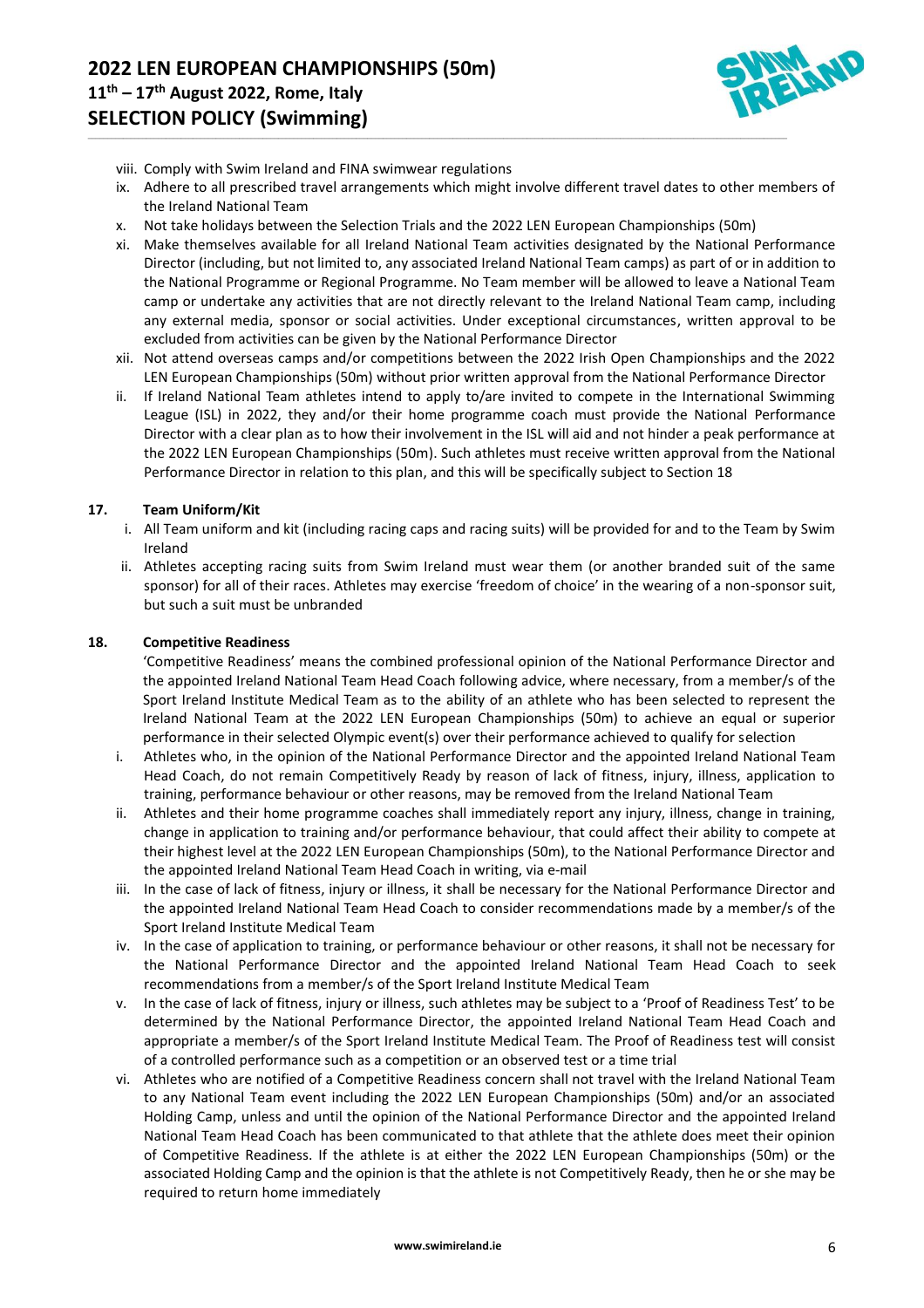

vii. The opinion on Competitive Readiness made by National Performance Director and the appointed Ireland National Team Head Coach is final

\_\_\_\_\_\_\_\_\_\_\_\_\_\_\_\_\_\_\_\_\_\_\_\_\_\_\_\_\_\_\_\_\_\_\_\_\_\_\_\_\_\_\_\_\_\_\_\_\_\_\_\_\_\_\_\_\_\_\_\_\_\_\_\_\_\_\_\_\_\_\_\_\_\_\_\_\_\_\_\_\_\_\_\_\_\_\_\_\_\_\_\_\_\_\_\_\_\_\_\_\_\_\_\_\_\_\_\_\_\_\_\_\_\_\_\_\_\_\_\_\_\_\_\_\_\_\_\_\_\_\_\_\_\_\_\_\_\_\_\_\_\_\_\_\_\_\_\_\_\_\_\_\_\_\_\_\_\_\_\_\_\_\_\_\_\_\_\_\_\_\_\_\_\_\_\_\_\_\_\_

#### **19. Withdrawal & Removals**

At any stage an athlete, team coach, team manager or sports science/sports medicine practitioner may withdraw from the Ireland National Team but may only do so in extenuating circumstances

- i. An athlete, team coach, team manager or sports science/sports medicine practitioner may be removed from:
- a. Eligibility for nomination, or;
- b. Nomination for selection, or;
- c. Selection to the Ireland National Team for any of the following reasons:
- Behaviour that is inconsistent with the National Team Code of Conduct. A copy of this document is available vi[a performance@swimireland.ie;](mailto:performance@swimireland.ie)
- found to be in violation of any anti-doping policy or procedure as outlined by Swim Ireland, Sport Ireland and/or the World Anti-Doping Agency (WADA);
- unable or unwilling to fully comply with the Ireland National Team Obligations (Section 16)
- decline selection to or withdraw from the 2022 LEN European Championships (50m)
- ii. An athlete may be removed from the Ireland National Team before or after nomination for selection or before or after selection if he/she, in the opinion of the National Performance Director and National Senior Team Head Coach, does not have Competitive Readiness (Section 18)

#### **20. Replacement or Addition**

- i. If an athlete, team coach, team manager or sports science/sports medicine practitioner is removed from or withdraws from the Ireland National Team, that individual may be replaced by another eligible individual who meets the required standards set out in this Policy
- ii. The National Performance Director, where in his opinion it is in the best interests of the Ireland National Team, may recommend that any number of additional athletes, team coaches, team managers and/or sports science/sports medicine practitioners be added to the selected Ireland National Team, subject to such additional individuals meeting the required standards set out in this Policy
- iii. Any replacement or addition of an individual to the Ireland National Team shall be made by way of nomination by the National Performance Director, and which nomination is approved by the National Selection Panel (in the case of athletes) or the Senior Leadership Team (in the case of team coaches, team managers and/or sports science/sports medicine practitioners)

#### **21. Unforeseen Circumstances**

i. In the event that this Policy is silent on any matter which arises in the administration or application or interpretation of any selection process or decision, then the National Selection Panel shall have discretion to determine any issue as they deem fit so long as it is exercised fairly and quickly

#### **22. Amendments**

- i. The Performance Senior Leadership Team reserves the right to make changes to this Policy which, in its discretion, are necessary. No such changes shall be made after the commencement of the 2022 Irish Open Championships unless the changes relate to the National Selection Panel exercising its discretion under the 'Unforeseen Circumstances' provisions (Section 21)
- ii. The Performance Senior Leadership Team reserves the right to review and modify this Policy or a decision related to the selection process in the case of rule or policy changes from LEN and/or FINA that affect the criteria set out in this Policy
- iii. Any changes to this Policy shall be communicated via [www.swimireland.ie](http://www.swimireland.ie/)

#### **23. Appeals**

- i. Any appeal against a selection made by the National Selection Panel must be made in accordance with the Swim Ireland Selection Appeals Procedures, available via [www.swimireland.ie](http://www.swimireland.ie/)
- ii. Athletes should be aware of the strict time limits contained within the Swim Ireland Selection Appeals Procedures, which are designed with the intention of resolving issues expediently and fairly